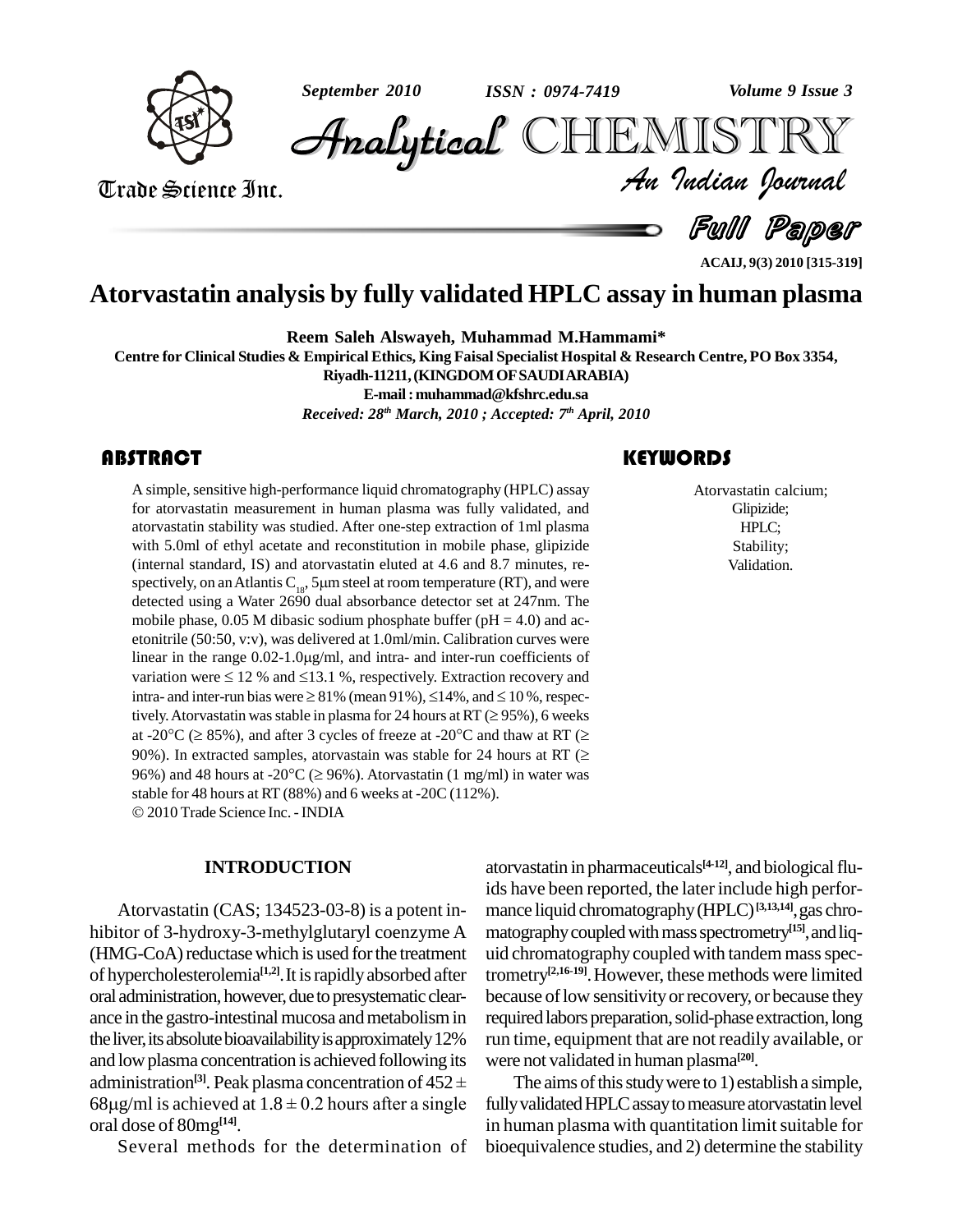Full Paper

of atorvastatin under various clinical laboratories.

#### **EXPERIMENTAL**

#### **Apparatus**

The liquid chromatograph consisted of Waters Alliance 2690 Separations Module, a 5-µm (particle-size) human plasma to produce final concentrations of 0.02,<br> $\frac{4.6 \times 150 \text{ mm}}{4.0 \times 150 \text{ mm}}$  Atlantis C steel column a Nova-Pak C  $\frac{0.06, 0.50}{0.06, 0.50}$  and 0.90µg/m The liquid chromatograph consisted of Waters All-<br>liance 2690 Separations Module, a 5-µm (particle-size) hund<br>4.6×150mm Atlantis C<sub>18</sub> steel column, a Nova-Pak C<sub>18</sub> 0.0 liance 2690 Separations Module, a 5-µm (particle-size) human<br>4.6×150mm Atlantis C<sub>18</sub> steel column, a Nova-Pak C<sub>18</sub> 0.06, 0.<br>4µm insert in conjunction with Guard Pak pre-column 20 secc module, and Waters 2960 dual absorbance detector (Water Associates, Milford, MA, USA) set at  $247$ nm.  $\frac{\text{screened}}{\text{Stres}}$ , the Data were collected with a Pentium IV computer using stored at  $-20^{\circ}\text{C}$ . Data were collected with a Pentium IV computer using Millennium**[32]**Chromatography Manager Software (WaterAssociates, Milford, MA, USA).

#### **Chemicals and reagents**

standard (IS) glipizide (CAS number; 29094-61-9) (Figure 1b) were analytical grade and obtained from USP(Rockville,MD,USA).Acetonitrile, ethyl acetate, phosphoric acid (HPLC grade), and dibasic sodium phosphate were purchased from Fisher Scientific (Fairlawn, NJ, USA). Water for HPLC was prepared by reverse osmosis and further purified by passing in 200 $\mu$ l mobile phase. After centrifugation at 13000 through a Milli-Q System obtained from Millipore Co. (Bedford, MA, USA).

#### **Chromatographic conditions**

The mobile phase consisted of 0.05 M dibasic so dium phosphate buffer ( $pH = 4.0$ ) and acetonitrile (50:50, v:v) and was delivered at a flow rate of 1.0ml/ min at room temperature. The mobile phase was fil- $(50:50, v:v)$  and was delivered at a flow rate of  $1.0 \text{ ml}$  ml) w<br>min at room temperature. The mobile phase was fil-<br>tered through a 0.45µm size membrane filter (Millipore stored Co., Bedford, MA, USA) and degassed before use. tered through a 0.45 $\mu$ m size membrane filter (Millipore store<br>Co., Bedford, MA, USA) and degassed before use. h (at<br>The auto sampler was programmed to inject 100  $\mu$ l on t into the chromatograph with a run time of 10 minutes.

#### **Preparation of stock and working solutions**

weekly in mobile phase from a stock solution in metha-*I*<br>**Indian**<br>**I**<br>**IISTRY**<br>*Indian bournal* prepared in water and used for stability studies and to  $\frac{1}{2}$ Atorvastatin calcium (1mg/ml) stock solution was<br>prepared in water and used for stability studies and to<br>prepare a working solution (2µg/ml) in plasma. The working solution was prepared weekly to construct calibration curve and quality control  $(QC)$  samples.  $\mathbf{R}^{\text{U}}$ working solution was prepared weekly to construct cali-<br>bration curve and quality control (QC) samples.<br>Glipizide (IS) working solution (5µg/ml) was prepared nol(1mg/ml).

#### **Calibration standard/ quality controlsamples**

Calibration standards were prepared by mixing nine  $\,$  2 weeks at -20 $^{\circ}$ C.

CHEMISTRY

different volumes of atorvastatin working solutions in blank human plasma to produce final concentrations of<br>blank, zero (blank plasma spiked with IS only), 0.02,<br>0.04, 0.08, 0.16, 0.20, 0.40, 0.60, 0.80, and 1.00µg/ blank, zero (blank plasma spiked with IS only), 0.02, ml. QC samples were prepared by mixing four different volumes of atorvastatin working solution in blank 0.06, 0.50, and 0.90g/ml. Samples were vortexed for human plasma to produce final concentrations of 0.02, 20 seconds, then aliquots of 1 ml of calibration stan dards QC samples were transferred into Teflon-lined,<br>screw-capped, borosilicate glass culture tubes and<br>stored at -20°C. screw-capped, borosilicate glass culture tubes and

#### **Sample preparation**

Atorvastatin calcium (Figure 1a), and the internal tube,  $60\mu$  of the  $5.0\mu$ g/ml IS working solution was Aliquots of 1ml of calibration standard or QC, were allowed to equilibrate to room temperature. To each Aliquots of 1ml of calibration standard or QC, were<br>allowed to equilibrate to room temperature. To each<br>tube, 60µl of the 5.0µg/ml IS working solution was added and vortexed for 10 seconds. After the addition of 5.0 ml of ethyl acetate, samples were vortexed again for 1 minute and centrifuged for 20 minutes at 4200 rpm at room temperature. The organic layer was carefully collected, dried under a gentle stream of nitrogen<br>at room temperature, and the residue was reconstituted<br>in 200µl mobile phase. After centrifugation at 13000 at room temperature, and the residue was reconstituted rpm for 3 minutes, the supernatant was transferred into the auto-sampler vials.

#### **Stability studies**

Atorvastatin calcium (1mg/ml) stock solution was freezer stability), or after being stored at -20 $^{\circ}$ C for 24 **Stability of atorvastatin in plasma:**Adequate num bers of aliquots of two QC samples (0.06, and  $0.90\mu$ g/ ml) were prepared.Aliquots were analyzed in 5 repli catesimmediately(baseline), after being processed and ml) were prepared. Aliquots were analyzed in 5 replicates immediately (baseline), after being processed and stored at room temperature for 24 h or at -20°C for 48 h (auto-sampler stability), after being allowed to stand on the bench-top for 8 or 24 h at room temperature before processing (counter stability), after being stored on the bench-top for 8 or 24 h at room temperature<br>before processing (counter stability), after being stored<br>at -20°C for 6 weeks before processing (long term before processing (counter stability), after being stored<br>at -20°C for 6 weeks before processing (long term<br>freezer stability), or after being stored at -20°C for 24 h and then left to completely thaw unassisted at room temperature before processing(with the cycle repeated three times, freeze-thaw stability).

> **Stock solutions stability:** Five aliquots of the stock solutions of atorvastatin and the IS were analyzed (af-Stock solutions stability: Five aliquots of the stock<br>solutions of atorvastatin and the IS were analyzed (af-<br>ter dilution to 10µg/ml in mobile phase) at baseline, after storage for 48 h at room temperature, or after storter dilution to 10µg/ml in mobile phase) at baseline, af-<br>ter storage for 48 h at room temperature, or after stor-<br>age at -20°C for 6 weeks. Stability of the working solutions of atorvastatin and the IS, were evaluated up to age at -20°C for 6 weeks. Stability of the working so-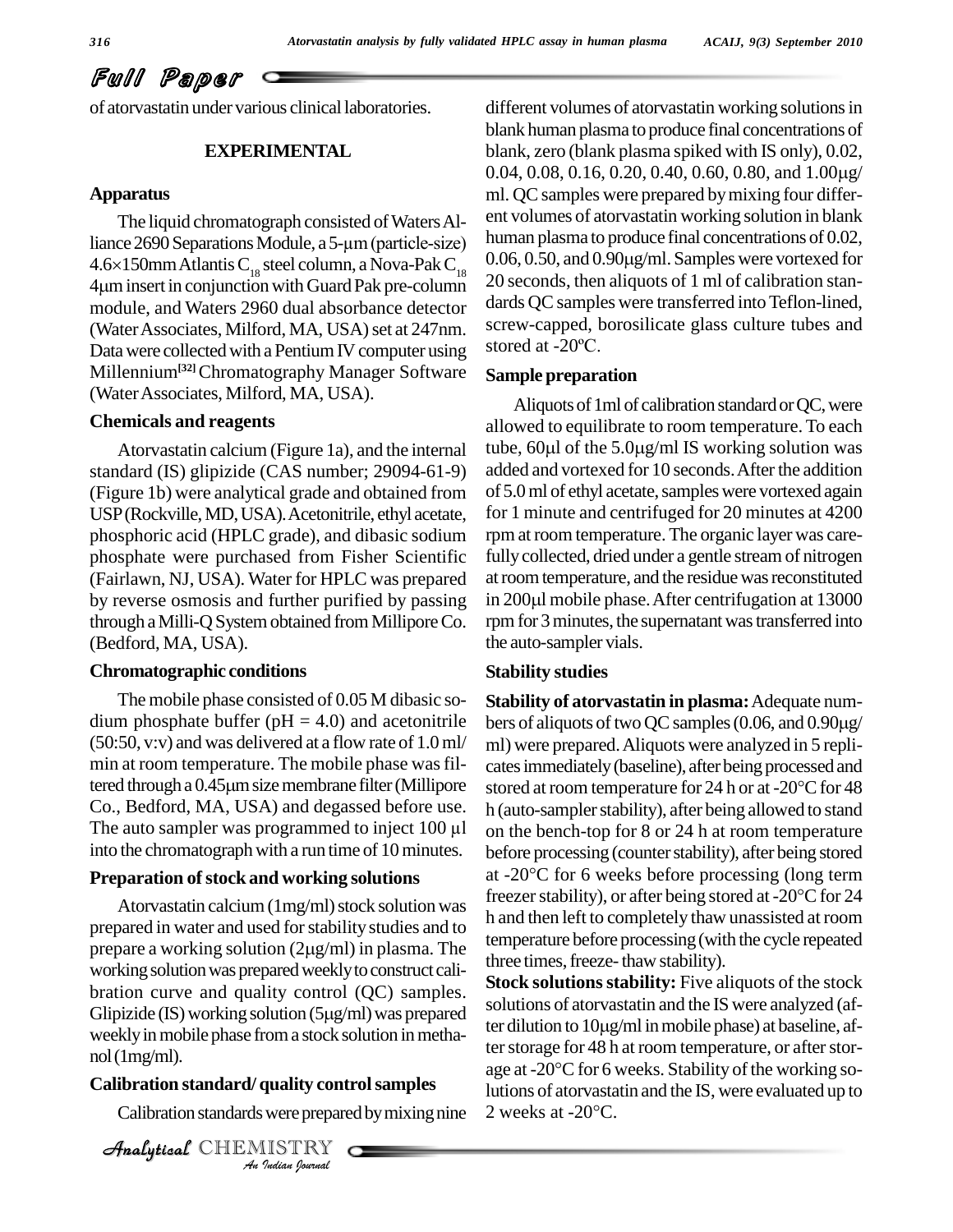

**Figure** 1 : Chemical structure of atorvastatin (a) and the in**ternalstandard glipizide (b)**

#### **Assay validation method**

The procedures used for validation were as de scribed in the US Food and Drug Administration (FDA) bioanalytical method validation guidance<sup>[21]</sup>.

#### **RESULTS**

#### **Optimization of chromatographic conditions**

In order to improve specificity and minimize interference from plasma or solvent system that may occur at lower wavelengths, we optimized the absorbance wavelength based on photodiode arrayextracted spectra. We performed the analysis at 247nm. Different combinations of one components of the mobile phase composed of dibasic sodium phosphate ( $pH = 4.0$ ) and acetonitrile were investigated and (50:50, v:v) was found best to achieve separation of atorvastatin from described conditions, the IS and atorvastatin were well resolved within a run time of 10 minutes, and their retention time were 4.6 and 8.7 minutes, respectively.

#### **Linearity**

Linearity was determined in the range of 0.02- 1.00 $\mu$ g/ml using ten calibration curves. The data were are presented in TABLE 2. Recovery was  $\geq$  81% (mean analyzed by linear regression using the formula: Conc.  $=$  a + b (PAR), where Conc. is the concentration of atorvastatin, a isthe intercept, b isthe slope, and PAR is the peak area of atorvastatin divided by the peak area of the IS. The concentrations of the calibration



**Figure 2 : Overlay of ten chromatograms of blank human plasma spiked with 0 (B), 0.02, 0.04, 0.08, 0.16, 0.20, 0.40, 0.60, 0.80 or 1.00 µg/ml of atorvastatin as well as 0.3 µg/ml of glipizide (IS)**

standards of the eight calibration curves were back calculated using the individual regression lines. Linearity studies ( $n=10$ ) showed mean (SD) for  $R^2$  of 0.9942 (0.0037) a slope of 1.3001 (0.3176), and an intercept of 0.0016 (0.0313).Figure 2 depicts an overlayof chro matograms of a representative standard curve.

#### **Limit of detection**

The limit of detection (LOD), defined as three times Limit of detection<br>The limit of detection (LOD), defined<br>the baseline noise, was  $0.01 \mu\text{g/ml}.$ 

#### **Specificity**

To evaluate specificity, we screened eight frequently used medications (dissolved in methanol: water, 50:50, v:v) and six different batches of human plasma. All batches of blank plasma were free from interfering components. None of eight commonly used drugs co-eluted with atorvastatin or the IS (TABLE 1).

#### **Recovery**

91%) for atorvastatin and 87% for the IS. IS and minimize background absorbance. Under the  $100r$  quanty control samples (0.02, 0.06, 0.50, and described conditions the IS and atorvactoring word under  $0.90\mu\text{g/ml})$  prepared in plasma (as described under The extraction recovery of atorvastatin was determined by dividing mean peak areas of five replicates of<br>four quality control samples (0.02, 0.06, 0.50, and<br>0.90µg/ml) prepared in plasma (as described under four quality control samples (0.02, 0.06, 0.50, and sample preparation), by mean peak areas of five replicates of equivalent concentrations prepared in themo bile phase. The recovery of the IS was determined simicates of equivalent concentrations prepared in the mobile phase. The recovery of the IS was determined similarly at a concentration of  $0.3\mu g/ml$ . The results of the extraction recovery studies of atorvastatin and the IS larly at a concentration of  $0.3\mu g/ml$ . The results of the<br>extraction recovery studies of atorvastatin and the IS<br>are presented in TABLE 2. Recovery was  $\geq 81\%$  (mean

### **Precision and bias**

*I*<br>*IISTRY*<br>*IISTRY*<br>*Indian <sup><i>Iournal*</sup> Precision was calculated as coefficient of variation (standard deviation divided bymean measured con-

**Analytical** CHEMISTRY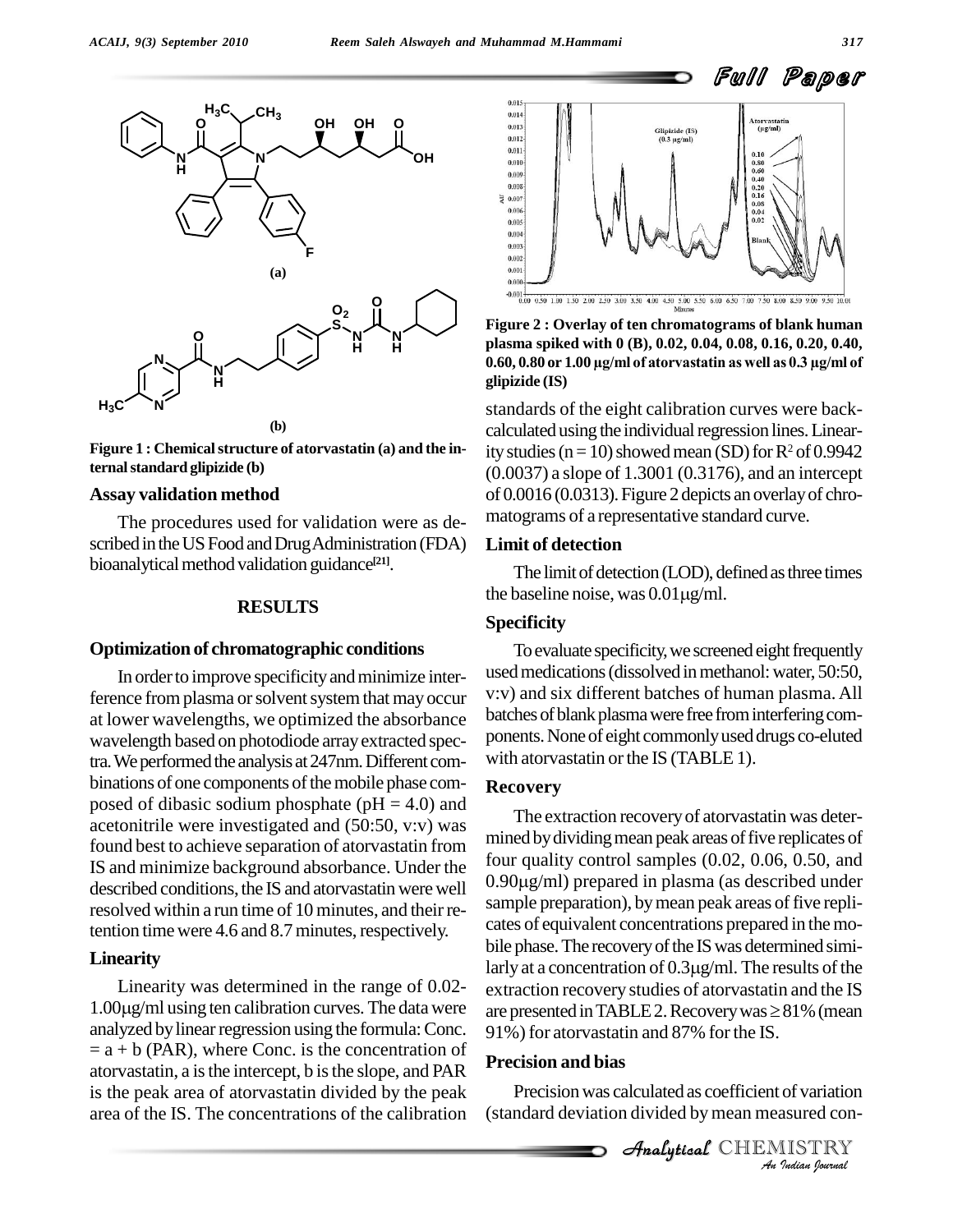

**TABLE1 : Specificity of atorvastatin assay**

#### **TABLE2 :Extraction recovery of atorvastatin and glipizide**

| <b>Drug Name</b> | <b>Retention time</b> | <b>Nominal</b>      | <b>Plasma</b> | <b>Mobile phase</b> |             |           | $**$            |  |  |
|------------------|-----------------------|---------------------|---------------|---------------------|-------------|-----------|-----------------|--|--|
| Atorvastatin*    | 8.7                   | concentration       | *Mean         |                     | *Mean       |           | <b>Recovery</b> |  |  |
| Glipizide        | 4.6                   | $(\mu g/ml)$        | peak          | <b>SD</b>           | peak        | <b>SD</b> | (%)             |  |  |
| Aspirine         | 2.3                   |                     | area          |                     | area        |           |                 |  |  |
| Acetaminophen    | 2.2                   | <b>Atoryastatin</b> |               |                     |             |           |                 |  |  |
| Ranitidine       | 4.0                   | 0.02                | 3182          | 286                 | 3918        | 378       | 81              |  |  |
|                  |                       | 0.06                | 10306         | 815                 | 11826       | 332       | 87              |  |  |
| Nicotinic Acid*  | 2.0                   | 0.5                 | 122906        | 5339                | 118414 1407 |           | 104             |  |  |
| Ascorbic Acid*   | 1.6                   |                     |               |                     |             |           |                 |  |  |
| Caffeine*        | 2.3                   | 0.9                 | 237549        | 7407                | 256578 1847 |           | 93              |  |  |
| Ibuprofen        | 5.0                   | <b>Glipizide</b>    |               |                     |             |           |                 |  |  |
|                  |                       | 0.3                 | 160093        | 10488               | 183972 1163 |           | 87              |  |  |
| Diclofenac       | 7.0                   | $\cdots$            | $\sim$ $\sim$ |                     |             |           | .               |  |  |

**1mg/ml solutions in methanol or water\* were diluted in mobile phase 100 h**<br> **100 100 n 100 n 100 n 100 n 100 n i n e injected**<br> **phase to 10 µg/ml** and 100 **µl** were injected

**\*Mean peak area of 5 replicates. \*\*Mean peak area ofspiked plasma sample divided by mean peak area of spiked mobile phase sample x 100. SD, standard deviation**

| <b>Nominal</b>                |                                                | Intra-run $(n = 10)$ |                                      | Inter-run $(n = 20)$                     |                                                |           |                                                |                             |  |
|-------------------------------|------------------------------------------------|----------------------|--------------------------------------|------------------------------------------|------------------------------------------------|-----------|------------------------------------------------|-----------------------------|--|
| concentration<br>$(\mu g/ml)$ | Mean measured<br>concentration<br>$(\mu g/ml)$ | <b>SD</b>            | <b>Precision</b><br>$(CV^*,$<br>$\%$ | $***$<br><b>Bias</b><br>$\mathcal{O}(6)$ | Mean measured<br>concentration<br>$(\mu g/ml)$ | <b>SD</b> | <b>Precision</b><br>$(CV^*$ .<br>$\frac{6}{9}$ | $***$<br><b>Bias</b><br>(%) |  |
| 0.02                          | 0.019                                          | 0.001                | 6.1                                  |                                          | 0.021                                          | 0.003     | 13.1                                           |                             |  |
| 0.06                          | 0.065                                          | 0.008                | 11.8                                 | Q                                        | 0.062                                          | 0.005     | 8.7                                            |                             |  |
| 0.50                          | 0.484                                          | 0.058                | 12                                   | ↑                                        | 0.509                                          | 0.062     | 12.2                                           |                             |  |
| 0.90                          | 1.030                                          | 0.055                | 5.3                                  | 14                                       | 0.986                                          | 0.090     | 9.1                                            | 10                          |  |

\*Coefficient of variation  $(CV)$  = Standard Deviation (SD) divided by mean measured concentration×100. \*\*Bias = absolute value **of 1 minus mean measured concentration divided by nominal concentration100**

| TABLE 4 : Stability of atorvastatin in plasma samples and stock solution |  |
|--------------------------------------------------------------------------|--|
|--------------------------------------------------------------------------|--|

|                                              |                    |                                 | <i><b>*Plasma Samples</b></i> |                              |                    |              |               |                        |                   |                   |
|----------------------------------------------|--------------------|---------------------------------|-------------------------------|------------------------------|--------------------|--------------|---------------|------------------------|-------------------|-------------------|
| <b>Nominal concentration</b><br>$(\mu g/ml)$ | <b>Unextracted</b> |                                 | <b>Extracted</b>              |                              | <b>Freeze-thaw</b> |              |               | **Stock solution       |                   |                   |
|                                              | 8 h<br>RT          | 24 <sub>h</sub><br>$\mathbf{R}$ | 6 wks<br>$-20^0C$             | 24 <sub>h</sub><br><b>RT</b> | 48 h<br>$-20^0C$   | One<br>cycle | Two<br>cycles | <b>Three</b><br>cycles | 48 h<br><b>RT</b> | 6 wks<br>$-20^0C$ |
| 0.06                                         | 93                 | 95                              | 85                            | 96                           | 104                | 102          | 84            | 90                     | 88                | 112               |
| 0.90                                         | 109                |                                 | 100                           | 100                          | 96                 | 106          | l 15          | 99                     |                   |                   |

temperature (24 h RT) or 48 hours at -20 $^{\circ}$ C (48 h -20 $^{\circ}$ C); or analyzed after 1 to 3 cycles of freezing plasma at -20 $^{\circ}$ C and thawing Stability (%) = mean measured concentration ( $n = 5$ ) at the indicated time divided by mean measured concentration ( $n = 5$ ) at baseline×100. \*Spiked plasma samples were analyzed immediately (baseline, data not shown), after storing for 8 or 24 hours at Stability (%) = mean measured concentration (n = 5) at the indicated time divided by mean measured concentration (n = 5) at<br>baseline×100. \*Spiked plasma samples were analyzed immediately (baseline, data not shown), after baseline×100. \*Spiked plasma samples were analyzed immediately (baseline, data not shown), after storing for 8 or 24 hours at<br>room temperature (8 h RT and 24 h RT) or 6 weeks at -20°C (6 weeks -20°C); analyzed after storin **at room temperature (freeze-thaw). \*\* Atorvastatin, 1 mg/ml in water**

over three different days (TABLE 3). Intra-run preci- atom *I*<br>anged from <br>*Indian Indian*<br>*IISTRY*<br>*<i>Indian hournal*  $\frac{1}{2}$  and bias (n = 10) ranged from 5.3 % to 11.8 % room temper value of (1 minus mean measured concentration divided centration $\times$ 100) and inaccuracy (bias) as the absolute<br>value of (1 minus mean measured concentration divided<br>by nominal concentration) $\times$ 100. The intra-run and inter-run precision and bias were determined by analyzing four QC samples:  $0.02$ ,  $0.06$ ,  $0.50$ , and  $0.90\mu\text{g/ml}$ and from  $2\%$  to  $20\%$ , respectively. The inter-run preand from 2 % to 20 %, respectively.

CHEMISTRY

#### **Stability**

cision and bias ( $n = 20$ ) ranged from 8.7% to 12.2% hours at room temperature and 48 hours at -20 $^{\circ}$ C, 3) The stability of atorvastatin in plasma, in processed samples, and under usual storage conditions was investigated. The results of atorvastain stability studies are presented inTABLE 4. The data indicate that: 1) atorvastatin in plasma isstable for at least 24 hours at are presented in TABLE 4. The data indicate that: 1)<br>atorvastatin in plasma is stable for at least 24 hours at<br>room temperature and 6 weeks at -20 $^{\circ}$ C, 2) in extracted samples, atorvastatin is stable for at least 24 room temperature and 6 weeks at -20°C, 2) in ex-<br>tracted samples, atorvastatin is stable for at least 24<br>hours at room temperature and 48 hours at -20°C, 3) atorvastatin in plasma is stable after at least three